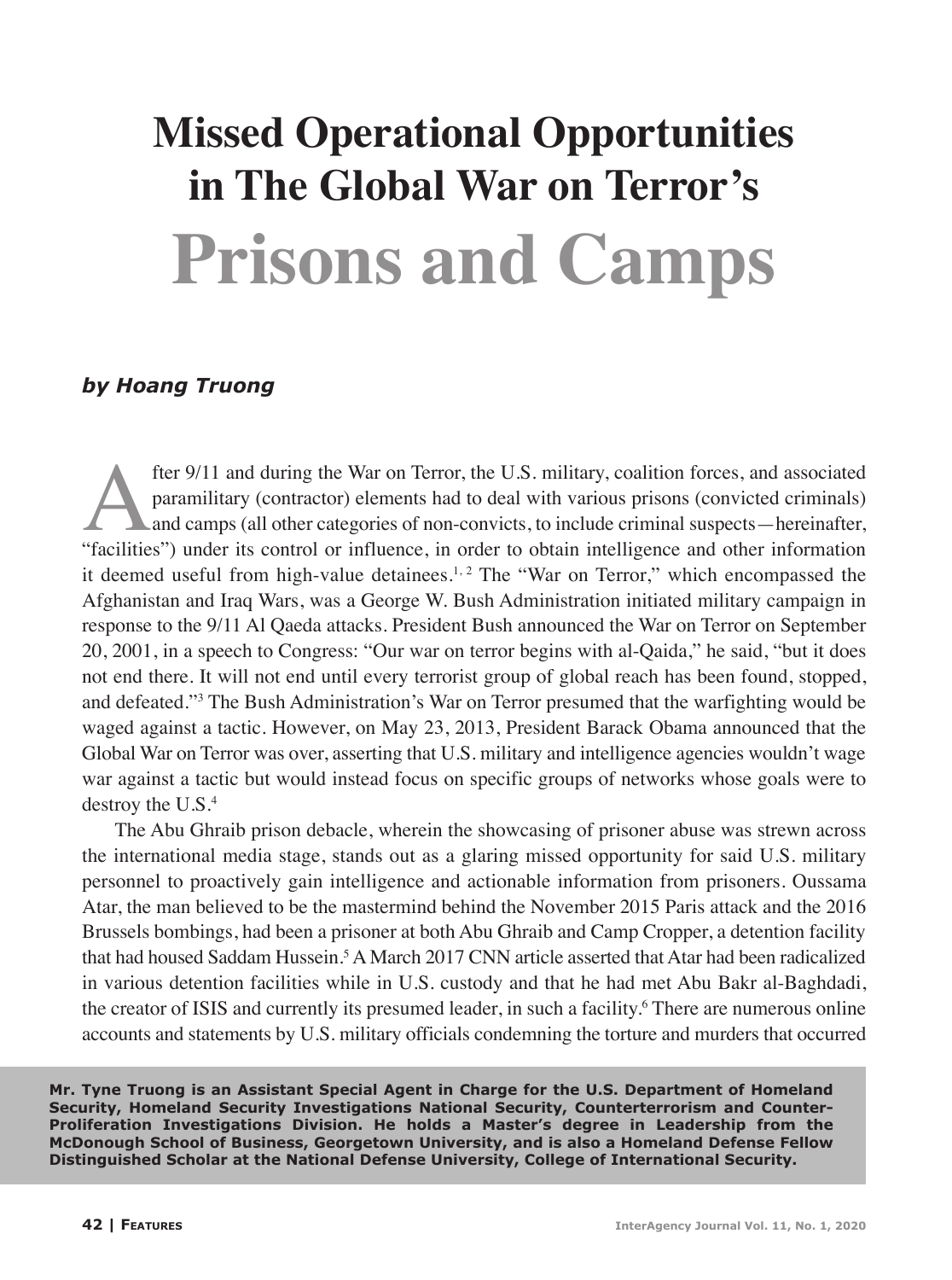at Abu Ghraib and specifically, how these tortures either set back U.S. and coalition forces' ability to legitimate its continued participation in Afghanistan, Iraq, and associated regions or even worse, strengthened the resolve of terrorist organizations such as ISIS and Al Qaeda.<sup>7,8</sup>

Did the U.S. government miss substantive proactive operational opportunities when it had command, control, and or influence of said facilities? If so, what were these opportunities and how could it have gone about realizing measurable gains from such operations? For purposes of this discussion, operational opportunities will be defined as a) confidential informant (CI) cultivation and control, and b) undercover operations.

To answer the aforementioned questions, this article shall analyze the applicability of the following scientific experiments to realizing the aforementioned operational opportunities in prisons. The findings of the "Stanford University Prison Experiment," involving students assuming roles of both prisoner and prison guard within a prison environment and the "Milgram experiment," showcasing obedience to authority versus individual conscience, will be applied to the U.S. military's handling of said facilities, showcasing failures to identify solutions. Had the U.S. military morally acted as an experimental authority over its facilities' prisoner *and* guard subjects to create the conditions/environment to proactively develop CIs, these facilities would have arguably represented a revolutionary paradigm shift from den of thieves to golden intel egg-laying goose in terms of the U.S. military world view applied to prison camp management.

What if morality, ethics, and the rule of law (i.e. Geneva Convention), which were lacking at Abu Ghraib, had been clearly communicated and inculcated into these facilities' guards by military leadership as the crux to realizing the operational opportunities defined above? Had U.S. military senior leadership clearly prioritized to its staff the long-term mission

importance of CI cultivation and control within these facilities and had the same leadership emphasized how important this was to future undercover missions throughout the world, the U.S. might have put itself in a better position to disrupt or dismantle terrorist or criminal groups. This case study asserts that had the U.S. military appropriately leveraged the Stanford Prison and Milgram experiment findings to Abu Ghraib and other camps under its dominion and control, it would have realized significant opportunities to 1) cultivate and control highvalue CIs to be purposely infiltrated within the jihadi community, and 2) proactively leverage these CIs, via long-term undercover operations, to obtain actionable operational intelligence into future destructive plots. However, because the U.S. military had not leveraged the Milgram and Stanford Prison Experiments' findings to the prisons it controlled, it missed being able to capitalize on said operational opportunities.

**What if morality, ethics, and the rule of law...had been clearly communicated and inculcated into these facilities' guards...?**

## **Background**

## *The Milgram Experiment (1961)*

The Milgram Experiment attempted to measure the obedience of people to authority figures and it was led and conducted by Yale University Psychologist Stanley Milgram in July 1961, shortly after the beginning of the trial of Nazi Adolf Eichmann for war crimes he had committed during World War II. Among a number of research questions, the Milgram Experiment sought to answer a particular question: "Could it be that Eichmann and his million accomplices in the Holocaust were just following orders? Could we call them all accomplices?"9 The Milgram Experiment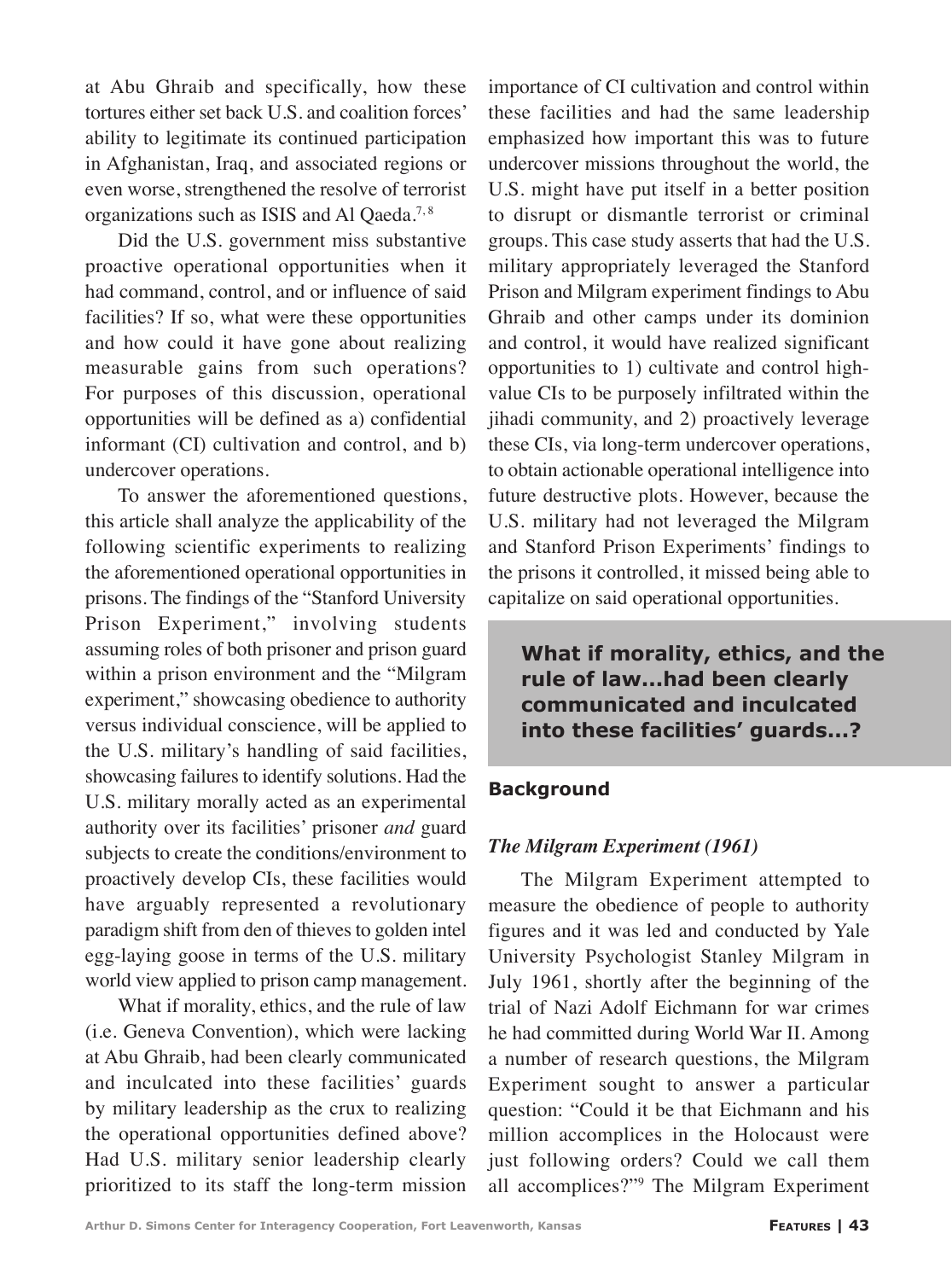measured study participants' willingness to obey an authority figure who instructed them to do things that went against their personal conscience.

**The teachers, who were the subjects of the [Milgram Experiment], all believed that for each wrong answer, the learner was receiving real shocks...**

In the Milgram Experiment there were three persons involved, each with a distinct role: 1) the experimenter ran the experiment (an authoritative role); 2) the subjects of the experiment, all male volunteers, role-played as the teacher (obeyed the experimenter's orders); and 3) the learner was a confederate of the experimenter pretending to be a volunteer (received stimulus from the teacher). The teacher and learner were taken into an adjacent room where the learner was strapped into what appeared to be an electric chair with electrodes attached to the learner's arms, with the experimenter telling the subject teachers that this was to ensure that the learner would not escape.10 The learner and teacher were put in separate rooms and could communicate with one another but not see each other. The teacher and experimenter together went into a room adjacent to the learner, where the teacher could see and use an electric shock generator and a row of switches marked from 15 volts, defined as a slight shock, to 375 volts defined as danger/severe shock, to 450 volts, defined only as "XXX." Prior to the actual experiment starting, the teacher (volunteer) was given a sample electric shock so that he could personally experience what the learner would feel when the learner was given shocks. The teacher was then given a list of word pairs that he was to teach the learner and then instructed to read the word pairs to the learner, beginning with the first word of each pair and reading four possible answers. The teacher would give a shock to the learner each time the learner gave a wrong answer and the shocks increased in 15-volt increments for each of the learner's wrong responses. If correct, the teacher would read the next word pair without administering a shock.<sup>11</sup>

The teachers, who were the subjects of the experiment, all believed that for each wrong answer, the learner was receiving real shocks, but in actuality, the learners weren't receiving any real shocks at all. After the confederate learner was separated from the teacher, the confederate played pre-recorded sounds for each shock level administered by the teacher, making electroshock generator sounds that the teacher heard each time the teacher administered a shock to the learner. The confederate actor also started to bang on the wall that separated him from the teacher after each voltage level increase and after banging on the wall a couple of times and complaining about his heart condition, the confederate learner stopped responding to any shocks administered by the teacher.<sup>12</sup> At this point, a number of subject teachers wanted to stop the experiment and check on the learner, with several subject teachers pausing at 135 volts and questioning the experiment's purpose. However, most continued after being assured that they would not be held responsible. Some subject teachers started to nervously laugh or show signs of extreme stress when they heard screams of pain coming from the learner.<sup>13</sup>

Whenever a subject teacher said that he wanted the experiment to stop, the experimenter would tell the subject the following, in this order:14

- 1. Please *continue*.
- 2. The experiment requires that you *continue*.
- 3. It is absolutely essential that you *continue*.
- 4. You have no other choice, you *must* go on.

The experiment was stopped if the teacher still wished to stop after the experimenter had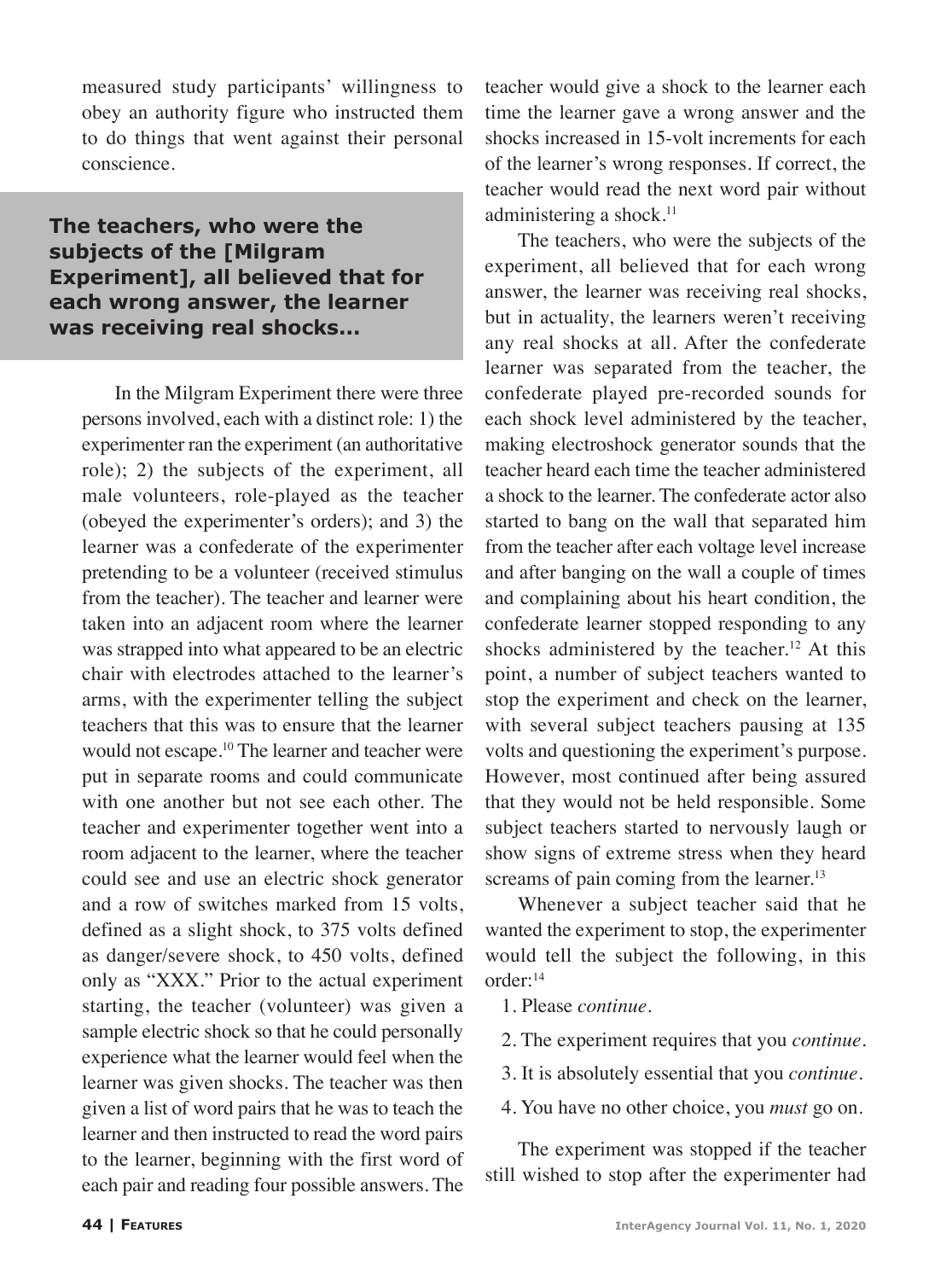given all four of the aforementioned verbal prods, otherwise, the experiment was stopped if the teacher had given the maximum 450 volt shock three times in a row. If the teacher raised concerns about his conduct during the experiment, the experimenter would say certain things to see if the teacher would continue. One of the questions asked by teachers was whether or not the learner would be permanently harmed physically, to which the experimenter would tell the teacher that there wouldn't be any permanent physical injury despite the shocks being painful. If the teacher said that the learner clearly wants to stop, the experimenter replied, "Whether the learner likes it or not, you must go on until he has learned all the word pairs correctly, so please go on."15

The first set of Milgram Experiment results revealed that 65 percent (26 of 40) of experiment participants (teachers) administered the experiment's final massive  $450$ -volt shock,<sup>16</sup> though many were uncomfortable doing so. All participants paused and questioned the experiment at points during the experiment, with some subjects stating that they would refund the money they had been paid for participating in the experiment. Throughout the Milgram Experiment, subjects displayed different levels of stress and tension, such as sweating and trembling, with some even having nervous laughing fits or seizures.<sup>17</sup>

In his 1974 article, "The Perils of Obedience," Milgram said that he tried to see how much pain a regular person (experiment's subject) would exact on another person just because he was told to do so by an authority figure. He concluded that experimental subjects, who had no pre-disposed inclination to hurting others (i.e., Philip Zimbardo's dispositional or inherent evil argument, explained in the next section), clearly knew that they were doing so just because they were told to by an authority figure the subject did not have the wherewithal to resist*.* 18

In summary, the Milgram Experiment revealed that approximately 2 out of 3 people were prepared to obey authority, although unwillingly, even if those people believed they were causing serious injury and distress.

## **...the Milgram Experiment revealed that approximately 2 out of 3 people were prepared to obey authority...**

## *The Stanford Prison Experiment (1971)*

The Stanford Prison Experiment was a study funded by the U.S. Office of Naval Research based on the U.S. Navy's and U.S. Marine Corps' interest in the causes of conflict between military guards and prisoners.19 Led by Stanford University Professor Philip Zimbardo, this experiment occurred between August 14 and 20, 1971, and sought to determine whether "the brutality reported among guards in American prisons was due to the sadistic personalities of the guards (i.e., dispositional) or had more to do with the prison's social structure/environment (i.e., situational)."20 The experiment involved 24 Stanford University male students who were randomly selected out of an original 75 volunteers to randomly play either the role of prisoner or guard and to live and interact in a mock prison in the basement of the Stanford University psychology building. There were a total of 10 prisoners, 11 guards, and 2 reserves, all picked at random from these 24 volunteers. Researchers set up the prison environment to be as realistic as possible, though one of the main rules during the experiment was that no physical violence was allowed. Deindividualization also occurred, wherein prisoners could only refer to each other by number as to make each one feel anonymous. Guards wore the same uniform, possessed whistles and batons, and had been instructed by researchers to do whatever they needed to in order to maintain law and order and the prisoners' respect.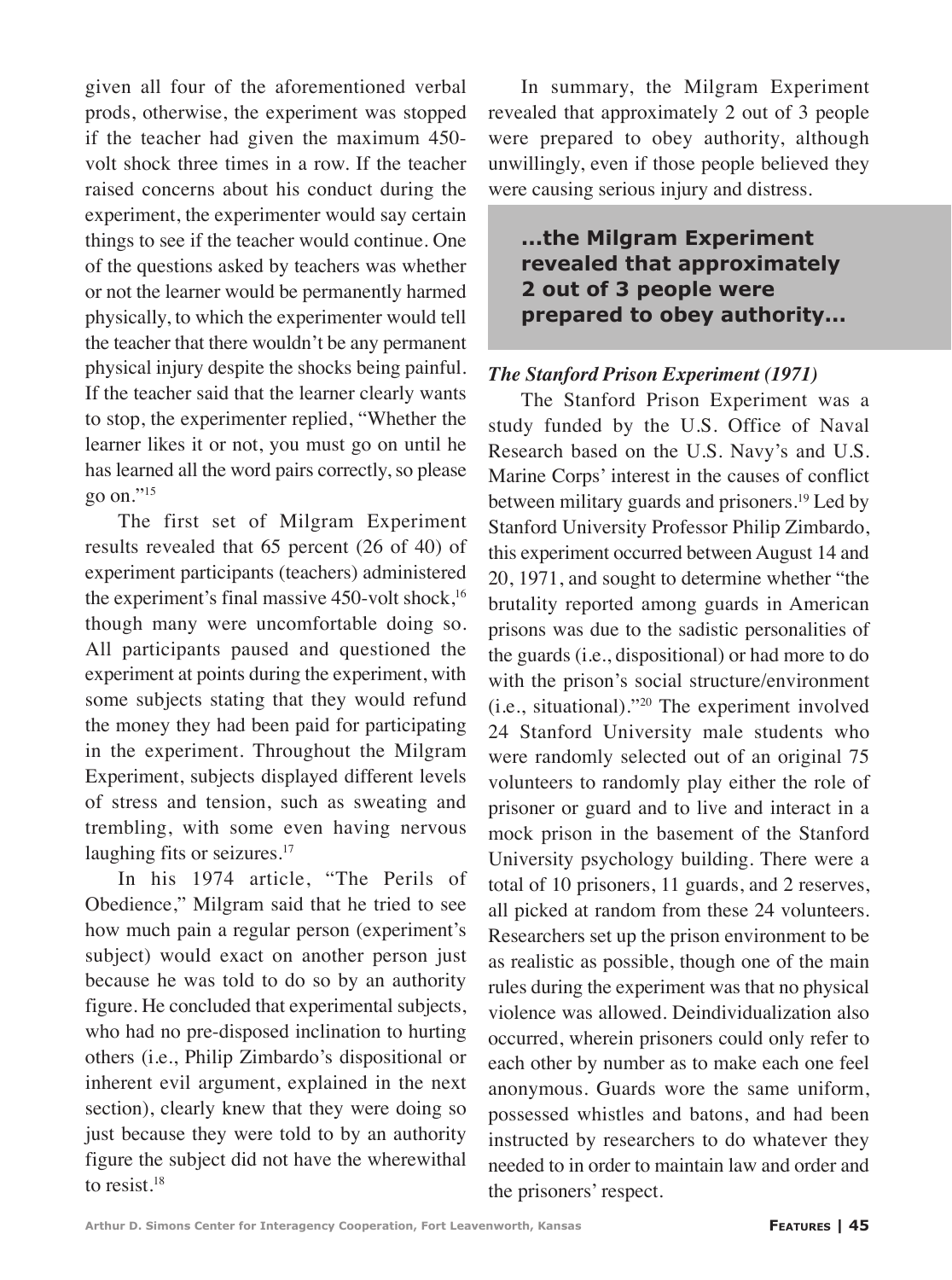On the second day of the experiment, a prisoners' rebellion ensued and guards were called in for reinforcement. Guards stripped prisoners naked and also put prisoner ringleaders into solitary confinement. Some of the resulting effects of the Stanford Prison Experiment on the prisoners, as based on the guards' abusive behavior, were "acute emotional disturbance, disorganized thinking, uncontrollable crying (3 prisoners) and rage."21 Experimenters tried to get one of the prisoners to leave the experiment but this prisoner said he couldn't leave because other prisoners had labeled him a bad prisoner. Zimbardo had to go out-of-role to remind the student that this was just an experiment, and that he and the others were students, not prisoners, in order to convince this student to leave.<sup>22</sup>

**[The Stanford Prison Experiment] conclusions were that the prison's social structure and environment...caused the guards and prisoners to behave the way that they did...**

The experiment was supposed to last two weeks but ended after six days when Stanford Ph.D. student Christina Maslach, who was supposed to interview the guards and prisoners, objected to the abuse that the guards had inflicted on the prisoners. She was the only person to question the morality of the experiment, out of roughly 50 outsiders who observed the prison conditions.23

This experiment's conclusions were that the prison's social structure and environment (situational explanation) caused the guards and prisoners to behave the way that they did and not because the guards or prisoners had a sadistic or passive disposition (dispositional explanation) prior to the start of the experiment. Another Stanford Prison Experiment finding was that the experimental subjects had conformed to stereotyped social roles that persons in that

situational circumstance (prison environment) were expected to play. Also, deindividualization among the guards was found to have contributed to the loss of individual morality because of their being surrounded by the guards' group norm of brutality.24 Among the prisoners, learned helplessness exhibited itself so that whatever a prisoner did had no effect on the guards' treatment of the individual prisoner.

After the experiment, students said they couldn't believe they behaved in the brutalizing (guards) or subservient (prisoners) manner that they did. Three types of guards emerged from the interview of prisoners: 1) tough but fair guards who followed prison rules; 2) guards who were "good guys" who did little favors for the prisoners and never punished them; and 3) about a third of the guards were hostile, arbitrary, and inventive in their forms of prisoner humiliation—these guards appeared to thoroughly enjoy the power they wielded, yet none of the Stanford Prison Experiment's preliminary personality tests were able to predict this behavior.25 Zimbardo made observations throughout the experiment and had role-played as the prison superintendent, later saying in 2008 that, "It wasn't until much later that I realized how far into my prison role I was at that point—that I was thinking like a prison superintendent rather than a research psychologist."26 The Stanford Prison Experiment results showed that the students who roleplayed as prison guards exercised authoritarian measures and even subjected the students who role-played as prisoners to torture.

## *Undercover Operations*

For purposes of defining undercover operations for this case study, the open-source definitions set forth by the Undercover and Sensitive Operations Unit, Attorney General's Guidelines on Federal Bureau of Investigations (FBI) Undercover Operations, revised 11/13/92, shall be used: $27$ 

Undercover operations are investigations involving a series of related undercover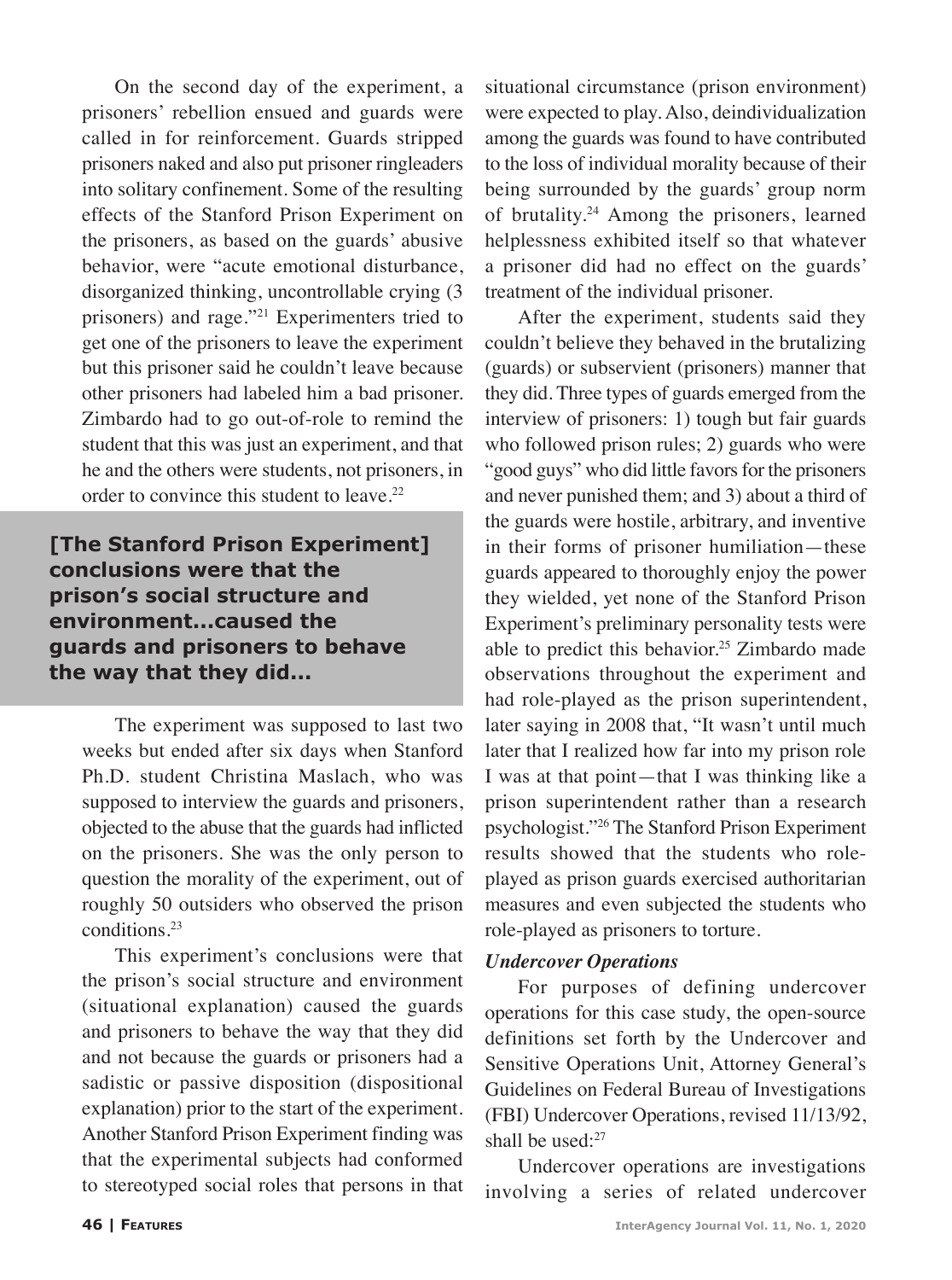activities over a period of time by an undercover employee. A "series of related undercover activities" generally consists of more than three separate contacts by an undercover employee with the individual(s) under investigation. "Undercover activities" means any investigative activity involving the use of an assumed name or cover identity by an employee of the FBI or another Federal, state, or local law enforcement organization working with the FBI. However, undercover activity involving sensitive or fiscal circumstances constitutes an undercover operation regardless of the number of contacts involved. An "undercover employee" means any employee of the FBI, or employee of a Federal, state, or local law enforcement agency working under the direction and control of the FBI in a particular investigation, whose relationship with the FBI is concealed from third parties in the course of an investigative operation by the maintenance of a cover or alias identity. A registered confidential informant may also be deemed an "undercover employee" for purposes of this definition. An undercover operation may also utilize a "proprietary," which means a sole proprietorship, partnership, corporation, or other business entity operated on a commercial basis, which is owned, controlled, or operated wholly or in part on behalf of the FBI, and whose relationship with the FBI is concealed from third parties. Please note that even though the aforementioned undercover operations definitions are that of the U.S. Attorney General's Office for the FBI, the author asserts that they also apply to other U.S. law enforcement agencies.

## *Confidential Informants*

As defined by the open-source "U.S. Government Accountability Office's Report To The Chairman, Committee On The Judiciary, U.S. Senate, Confidential Informants: Updates To Policy And Additional Guidance Would Improve Oversight By [U.S. Department of Justice]

And [U.S. Department of Homeland Security] Agencies" (September 2015): confidential informants provide information and take action at the direction of law enforcement agencies to further investigations, and agencies may rely on confidential informants in situations in which it could be difficult to utilize an undercover officer.28 An informant can be motivated by many factors, including financial gain or reduced sentencing for criminal convictions. confidential informants who assist Department of Justice or Department of Homeland Security law enforcement agencies often have criminal histories, though some are concerned citizens with no criminal connections.<sup>29</sup> Additionally, the identities of CIs are privileged in order to protect these individuals against retribution from those being investigated and involved in crime.<sup>30</sup>

**U.S. Army personnel were found to have committed human rights violations against detainees at Abu Ghraib...**

## *Abu Ghraib Prison Camp*

Abu Ghraib was a prison that had been used by Saddam Hussein to hold approximately 50,000 men and women in squalid conditions where torture and execution were frequent.<sup>31</sup> Following the invasion of the U.S. military and allied forces, the U.S. Army refurbished it and turned it into a military prison, which became the largest of several detention centers in Iraq used by the U.S. military. $32, 33$  In April 2004, CBS News published photographs of the abuse by the U.S. Army and brought the crimes committed at Abu Ghraib to the world's attention. U.S. Army personnel were found to have committed human rights violations against detainees at Abu Ghraib, $34$  and according to the CNN article, these abuses included torture and sexual abuse.35 In subsequent U.S. military trials of crimes related to the abuse and humiliation of Abu Ghraib prisoners, 11 U.S. soldiers were convicted.36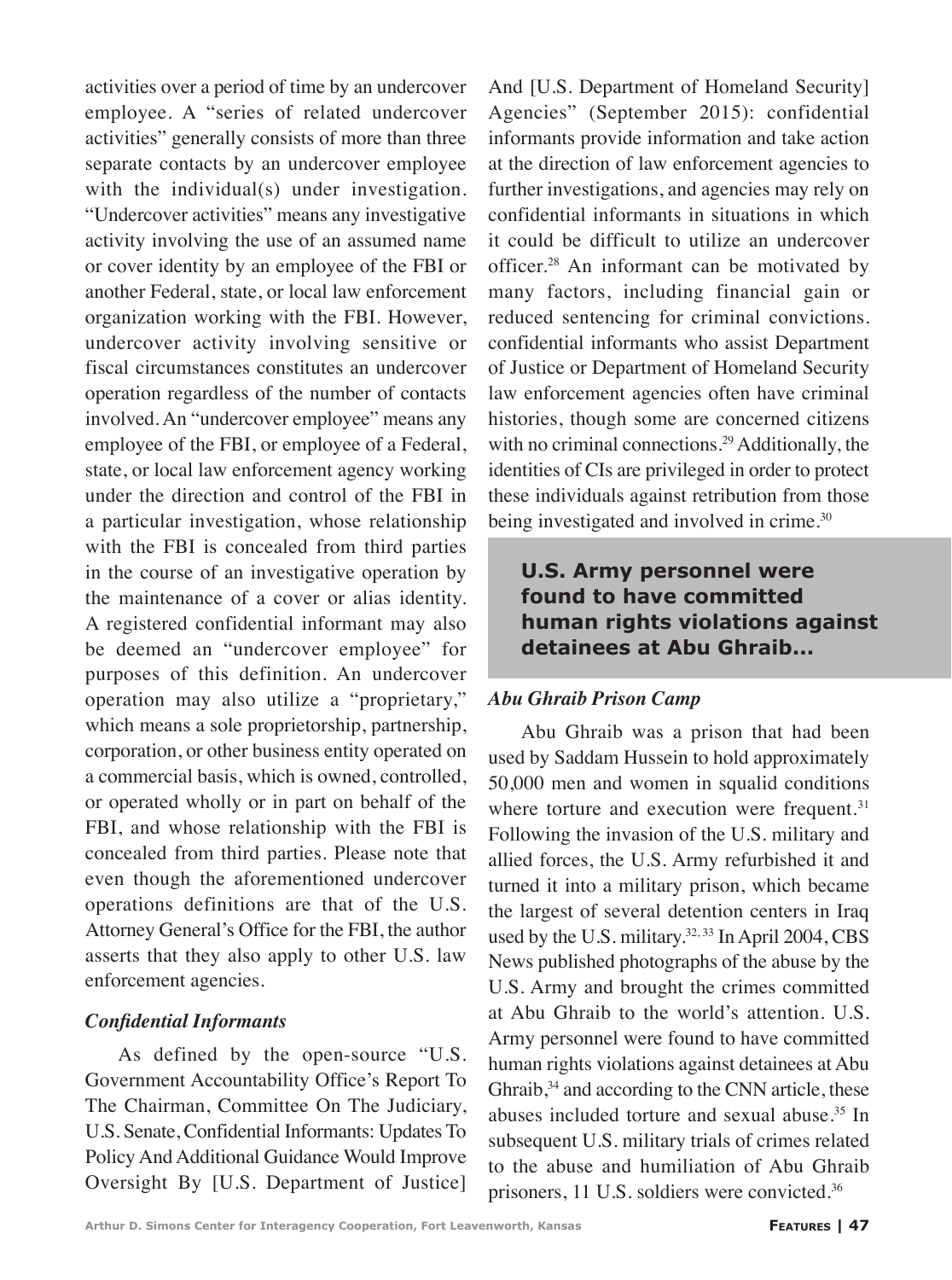## **Analysis**

The one glaring shortcoming of the U.S. military's performance at Abu Ghraib, besides the atrocities that it inflicted upon prisoners, was that it had a chance to apply the findings of both the Milgram and Stanford Prison experiments, the latter ironically being a study it had funded, to prevent the atrocities and negative outcomes that occurred. As the saying goes, "hindsight is 20/20" and rather than illuminate and criticize all of the shortcomings that occurred at Abu Ghraib and other U.S. military prison camps, and there are many, it is hoped that the following provides solutions to these shortcomings. As the Milgram Experiment conclusions showed, and because the U.S. military is a hierarchy wherein strictly following and complying with the chain of command is expected, it is more likely than not that a U.S. soldier at Abu Ghraib

# **...psychological testing to become a U.S. soldier was not a prerequisite for the 11 soldiers convicted at Abu Ghraib.**

or any one of the prison camps run by a U.S. military chain of command would have explicitly followed the orders of an authority figure, even if those orders were abusive. Realizing that soldiers are sensitive to the authority of his chain of command, military leadership (and again, the emphasis on leadership cannot be overstated) must be cognizant of proactively giving legal and moral orders, despite how heinous the environment (i.e., prison camps) might be. The Stanford Prison Experiment's situational argument for why atrocities might be committed in a prison environment should not be subconsciously used by military leadership as an excuse or crutch for atrocities that occur from having given immoral or illegal orders to subordinates. Zimbardo himself asserted that

the environment was to blame for U.S. Army soldiers at Abu Ghraib having committed atrocities, succinctly asking, "Should these few Army reservists be blamed as the 'bad apples' in a good barrel of American soldiers, as our leaders have characterized them? Or are they the once-good apples soured and corrupted by an evil barrel? I argue for the latter perspective after having studied the psychology of evil for many decades. In fact, I have been responsible for constructing evil barrels that produced many bad apples."37 However, this argument can be attacked and is indeed countered by the fact that possible sadistic traits may already exist in some U.S. military recruits, as psychological testing to become a U.S. soldier was not a prerequisite for the 11 soldiers convicted at Abu Ghraib. In fact, it wasn't until 2014 that a new mental health screening bill, which supporters say could help stem the high rate of U.S. military suicides or even stop shooting rampages, passed the U.S. House of Representatives as part of the 2015 defense budget. This bill directed the National Institutes of Health's mental health unit to develop a screening procedure for those who want to join the military.<sup>38</sup> According to U.S. Army studies published in March 2014 by the *Journal of the American Medical Association*, 1 in 5 soldiers had a common mental disorder, and more than 1 in 100 had a past suicide attempt.<sup>39</sup> These studies also found that suicides among service members who had never deployed to war zones had risen, despite perceptions that combat trauma drove suicide rates.40

Even though one of Zimbardo's main arguments was that the situation created the monster, it must be noted that the monster may have already existed in some of the U.S. soldiers at Abu Ghraib, and that official psychological/ emotional screening methods for new soldiers had not been employed by the U.S. military for the 11 convicted soldiers at Abu Ghraib. Taking the analysis further, even if U.S. military psychological/emotional screening for the 11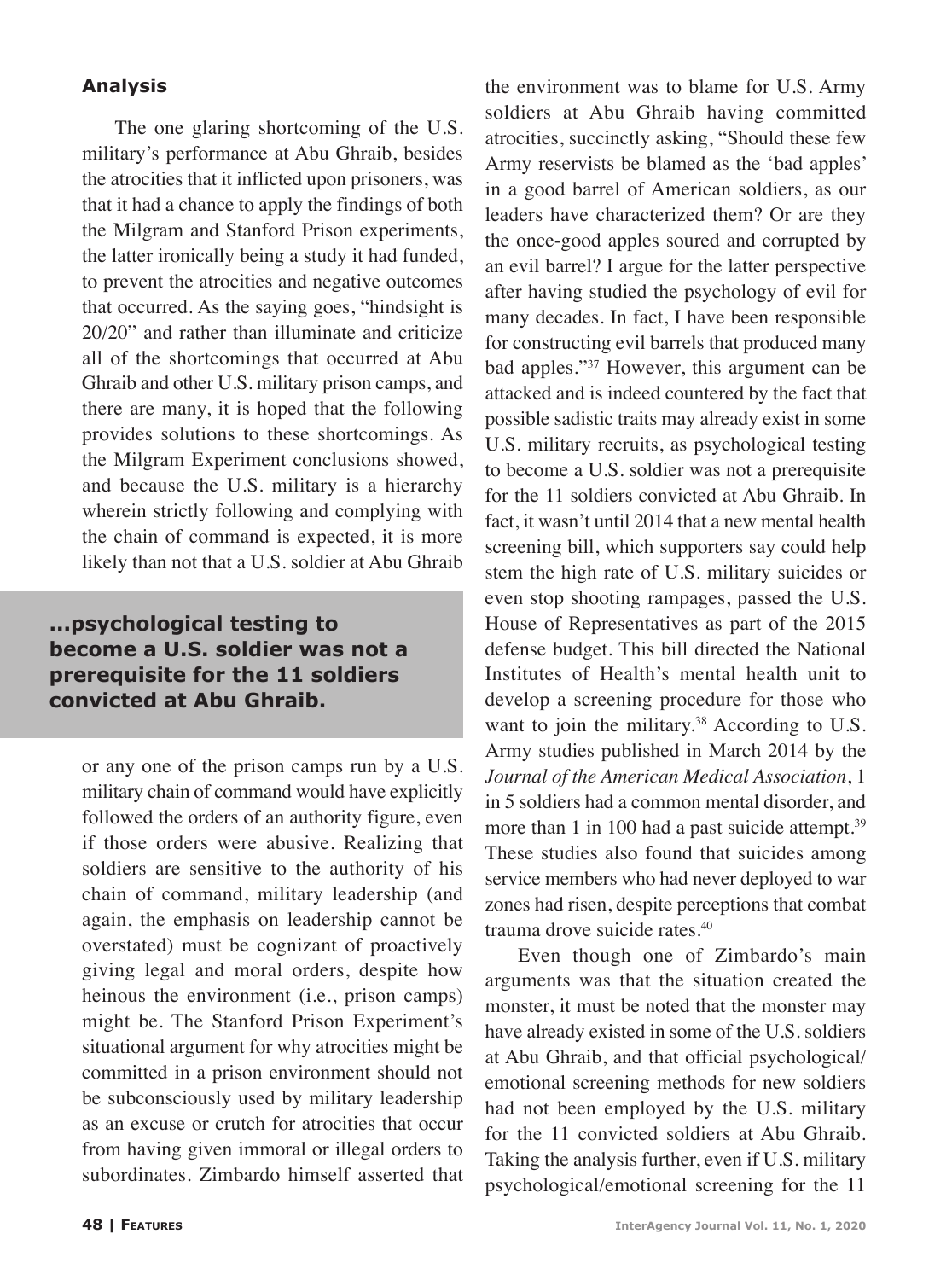soldiers did exist and these 11 had never become soldiers and another 11 different soldiers who had passed the screening were subjected to the Abu Ghraib prison environment, would the monster still have showed itself in these other 11 soldiers? If the reader of this article believes Zimbardo's argument holds true and constant absent dispositional factors of the soldier, that the situational influence of Abu Ghraib is stronger than a soldier's disposition for overcoming negative situational influences, then yes, potential monsters and cruel acts would also be evident in this other 11 soldier sampling. As Milgram stated in 1974, "Ordinary people, simply doing their jobs, and without any particular hostility on their part [i.e., dispositional], can become agents in a terrible destructive process."41 Because the Milgram Experiment (1961) occurred before the Stanford Prison Experiment (1971), and because Zimbardo himself was fully aware of the former experiment before conducting his own—and had actually noted to Milgram that Milgram's participants who had refused to administer the final shocks, neither insisted that the experiment be terminated, nor left the room to check the health of the victim without requesting permission to leave $42$  -could it be possible that Zimbardo was reinforcing his non-dispositional hypothesis to explain atrocities committed by an experimental subject by reinforcing Milgram's non-dispositional attribution? The importance of this question lies in the fact that if it is valid and true that the situation causes people to commit evil acts, and that this is further detrimentally compounded by the influence of authority facilitating the acts, then the U.S. military who funded the Stanford Prison Experiment should have benefited from the conclusions of both experiments and applied these findings (which it had received decades earlier) to the environment that was Abu Ghraib.

As Zimbardo would have us believe, if the situation will always dominate a soldier's dispositional ability to overcome that situation, i.e., an environment as challenging as Abu Ghraib, then this "nature overcoming nurture" dominance makes the Milgram Experiment's findings and applicability to military leadership even more important because military leadership's cognizance of subordinates' sensitivity to obeying authority allows that leadership to firmly and unequivocally communicate 1) the terms of engagement with prisoners and how interacting with prisoners can facilitate CI cultivation and control, and 2) what CI cultivation means for either military or law enforcement undercover operations to disrupt/ dismantle a criminal/terrorist organization. Even if the soldier were innately evil, Milgram's findings attest to the importance of moral authority exercised by military leadership to overcome the dispositional argument. Moral military leadership and its correlating orders could have created the following outcomes for U.S. military, law enforcement, and intelligence units, opposite of what actually occurred at Abu Ghraib:43

# **...Milgram's findings attest to the importance of moral authority exercised by military leadership...**

## *Framing*

Reinforce to subordinate soldiers that Abu Ghraib represented opportunities for appropriate personnel (CIA case officers or those who could operationalize intelligence information obtained from prisoners) to cultivate and control informants in the fight against terrorism.

## *Rapport*

Tell subordinate soldiers that the only way to accomplish the aforementioned described in "Framing" was to treat prisoners with dignity and to develop rapport with same. As stated by a U.S. law enforcement lieutenant:

The real key to gathering information is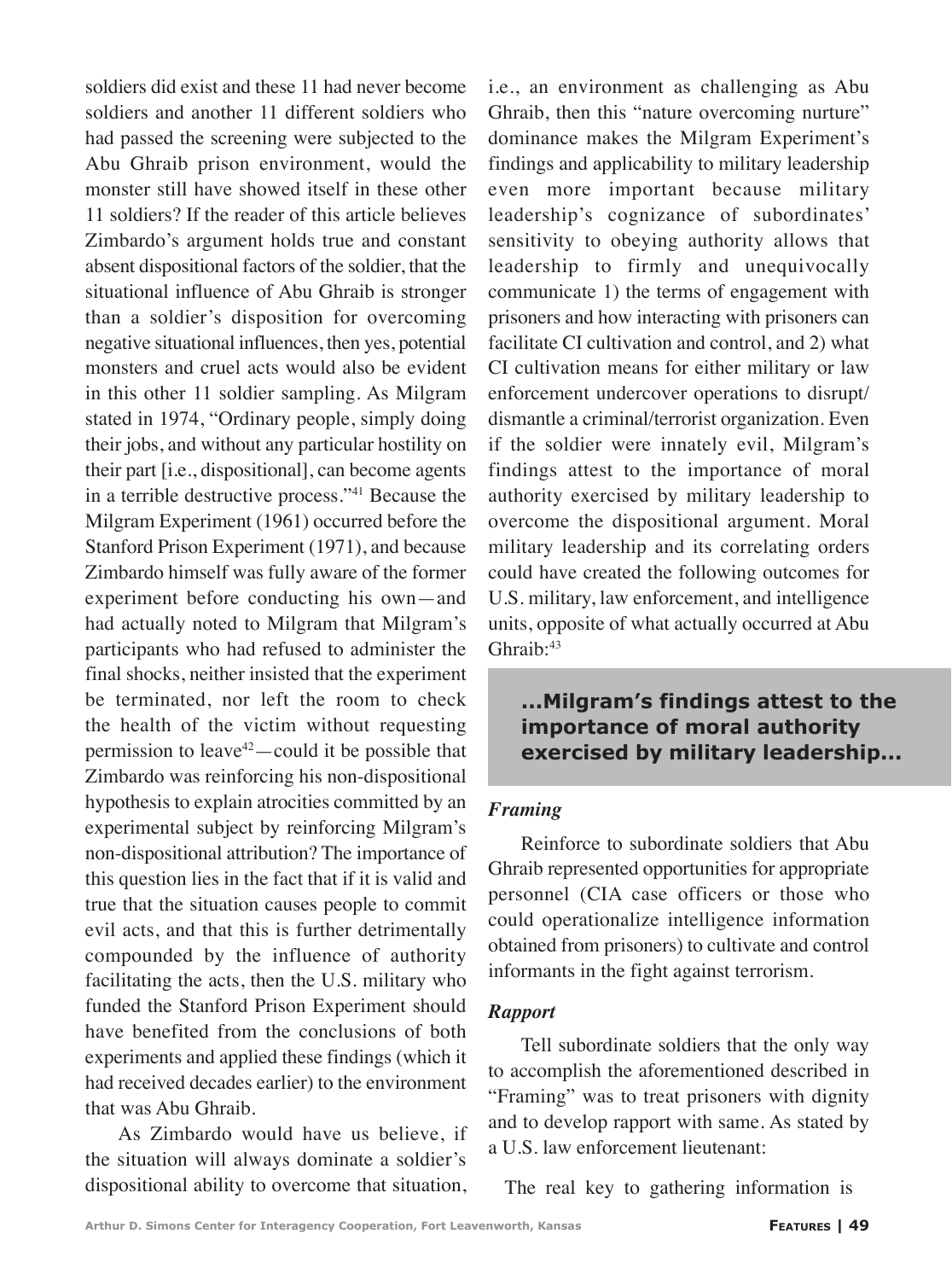in the development of relationships with the people you encounter and with them broaching the subject of crime. Some of the biggest arrests I've seen were the result of patrol officers getting information from people they have arrested for minor infractions. What these officers simply did was treat the arrestees with dignity and respect and simply asked them if they knew anything about any crimes. It is amazing how willing people are to talk, but it is even more amazing how some police officers are unwilling to listen. Develop a positive relationship with the people you encounter while on the job and you cultivate potential informants. They can be people you assist, arrest, or just chat with in any capacity. Take the opportunity to listen to them, understand their perspectives and concerns, establish trust, educate, and ultimately make yourself available—you will soon find yourself with a flock of people willing to tell you stuff.<sup>44</sup>

**There does not appear to be any open-source evidence of situations where despite cruel treatment by prison guards, good intelligence was gathered or reliable CIs were cultivated.**

## *Independent Corroboration*

Assuming that CIs are successfully cultivated by U.S. government personnel from a sea of prisoners and they provide information, this information must then be independently corroborated to ensure accuracy and to prevent negative outcomes from happening by acting on bad information. Even if positive rapport between U.S. government personnel and the CI occurred, which would presume information so obtained would not be as unreliable as that obtained through coercion, it can be presumed that there could still be prisoners who are loyal to the terrorist ideology and who would exercise counterintelligence tradecraft to make the person controlling the CI ("controlling agent") hear what they wanted to in order to receive rewards of one type or another.

## *Using CIs in Targeted Undercover Operations*

Once a CI has been deemed a reliable CI, based on that CI's information being independently corroborated over a period of time, the controller could then use the CI to infiltrate an identified terrorist or criminal organization in order to obtain actionable intelligence or prosecutable evidence. Going back to the importance of framing described previously, the cultivation of CIs in targeted undercover operations is what military leadership needs to communicate and even order as a performance metric to ensure that potentially negative perceptions of Abu Ghraib are framed positively to counter any evil dispositional tendencies being realized by innately cruel soldiers.

## **Counterargument**

A counterargument to the above analysis and thesis would be whether or not there are any examples of prisons/camps where substantive intelligence collection or CI cultivation opportunities were not missed, despite cruel treatment by prison guards. There does not appear to be any open-source evidence of situations where despite cruel treatment by prison guards, good intelligence was gathered or reliable CIs were cultivated. In fact to the contrary, opensource information revealed that despite the military having funded the Stanford Prison Experiment and knowing about the conclusions from this experiment and that of the Milgram Experiment decades before prisoner abuses at the various U.S.-controlled prisons and camps, it did not apply these findings to the prisoners at Abu Ghraib or Guantánamo Bay ("Gitmo"), another publicized prison camp run by the U.S. military where abuses also occurred.<sup>45</sup> Though U.S. officials asserted that information obtained from Gitmo detainees revealed terrorist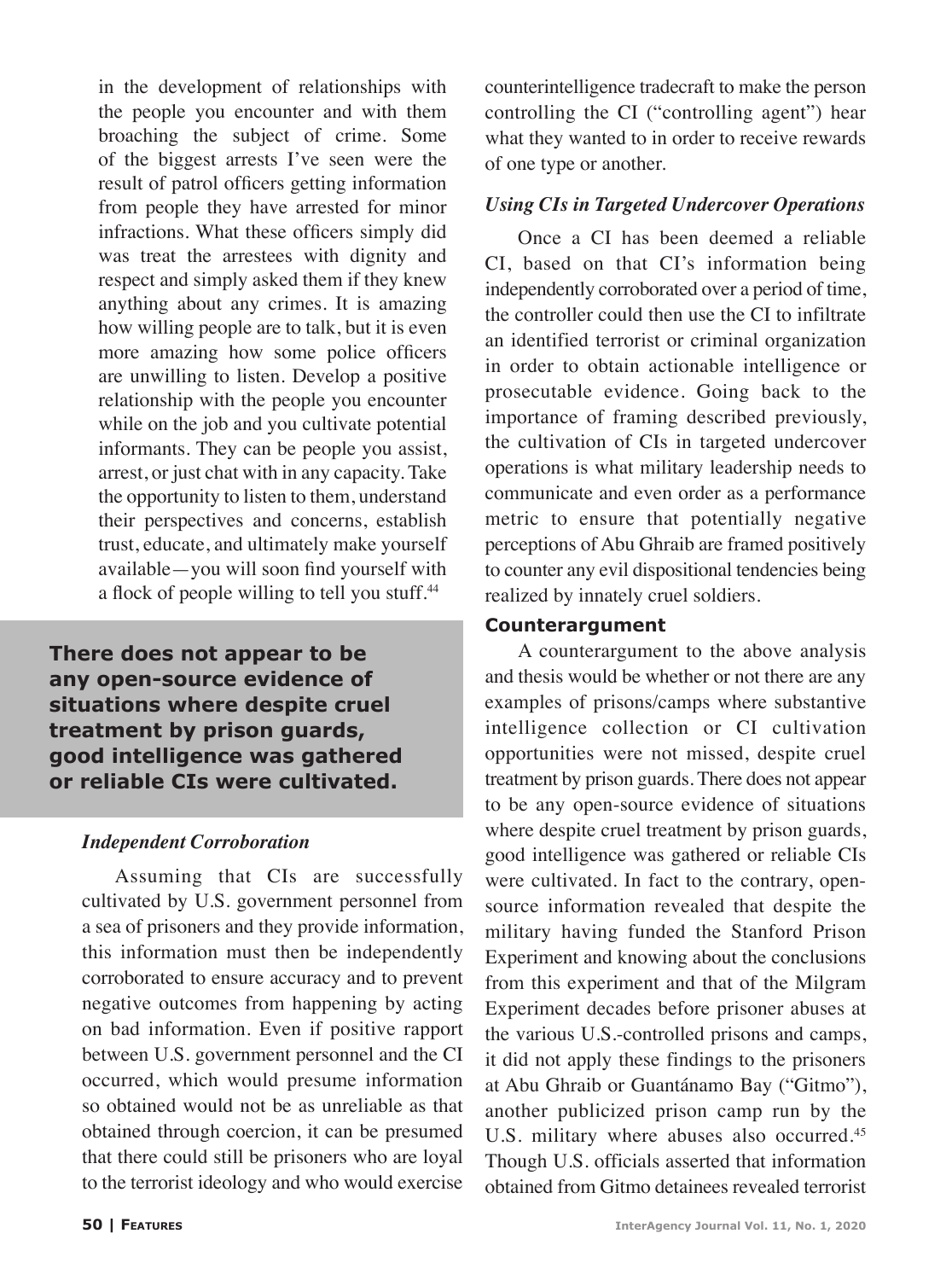cells, prevented terrorist attacks and provided important intelligence about Al Qaeda, the *New York Times* asserted that U.S. government and military officials have repeatedly exaggerated both the danger (Gitmo) detainees posed and the intelligence they provided.46 Furthermore, the aforementioned *Times* article asserted that "while some Guantánamo intelligence has aided terrorism investigations, none of it has enabled intelligence or law-enforcement services to foil imminent attacks… Compared with the higherprofile Al Qaeda operatives held elsewhere by the CIA, the Guantánamo detainees have provided only a trickle of intelligence with current value."47

## **Conclusion**

The Stanley Milgram Experiment concluded that people were willing to obey authority, even if they questioned the authority's commands, as they clearly knew that by obeying the commands their actions were inflicting pain to others. The Philip Zimbardo Stanford Prison Experiment stated that situational dynamics, such as group norms and deindividualization within a prison environment caused one group of test subjects (guards) to commit atrocities against another (prisoners). This article's thesis argued that to counter the situational conclusion posited by Zimbardo, wherein people committed atrocities as a function of a negative environment that a person finds himself in, the authority entity (U.S. military leadership) needs to understand and leverage Milgram's findings to ensure that moral leadership that gives legal and moral commands towards a framed goal (CI cultivation, using undercover operations) is firmly and unequivocally ordered in a prison environment to overcome any inherently dispositional (evil) tendencies of subordinate soldiers that formal screening methods (psychological testing) might miss. A clear legal and moral game plan at Abu Ghraib and the moral and legal application of authority by military leadership would have

been the keys to cultivating CIs and advancing undercover operations with these CIs.

# **A clear legal and moral game plan at Abu Ghraib and the moral and legal application of authority by military leadership would have been the keys to cultivating CIs and advancing undercover operations with these CIs.**

Even though prison abuse and "enhanced interrogation techniques" (a euphemism for torture) occurred at Gitmo outside the boundaries of the Geneva Convention,<sup>48</sup> the assertion by U.S. officials that substantive intelligence was still gathered as a result of guards being cruel is questionable. However, if it were true that reliable CIs were cultivated and actionable intelligence gathered as a result of guards being cruel, this would effectively attack this case study's thesis, with the caveat that quantitative performance metrics (number of arrests, indictments, convictions, terrorist financing dollars seized, number of terrorist acts thwarted) would need to be proffered in support of the effectiveness of information obtained cruelly by guards. As evidence that information obtained cruelly has little value, Lieutenant Colonel Anthony Christino III, a retired Army intelligence officer who specialized in counterterrorism and was familiar with the Guantánamo intelligence stated:

I doubt that anyone (prisoners) detained at Guantánamo ever had access to that type of information; if some claim that they did, they probably did so to either earn the incentives or avoid the maltreatment that General Miller instituted. The quality of the interrogations and the quality of the analysis were all very poor. Efforts were made to improve things, but after decades of neglect of human intelligence skills, it can't be fixed in a few years.<sup>49</sup>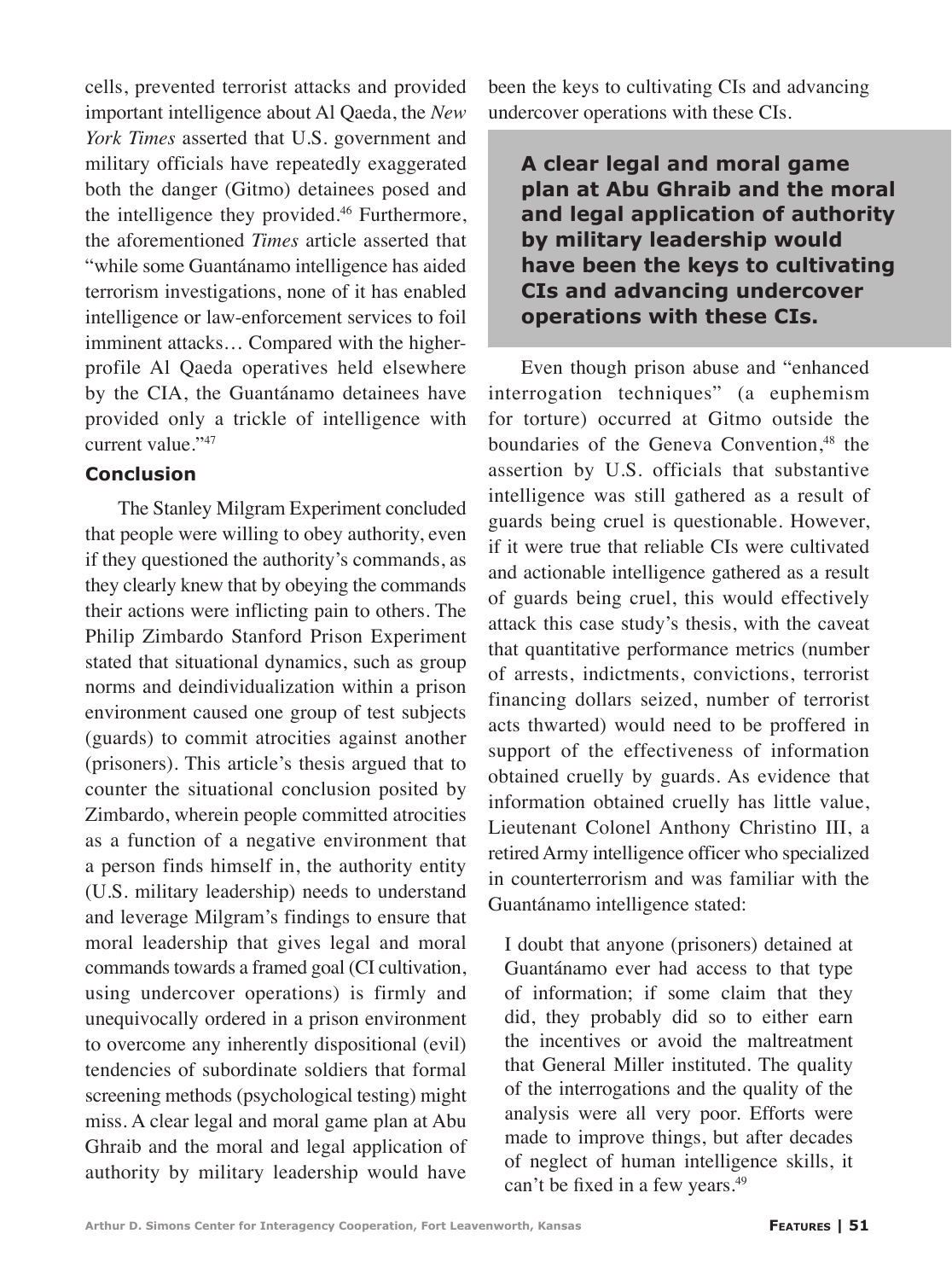According to *The Guardian*, Christino's conclusions were backed by three other intelligence officials, who spoke on condition of anonymity. One, a 30-year veteran of the FBI who worked on tracking terrorist financing, said, "I'm unaware of any important information in my field that's come from Gitmo…. It's clearly not a significant source."50

A recurring theme throughout this article is contemporary military leadership not applying lessons learned from the past, even when it was the military who funded the very experiments and research that brought those answers. The glaring example is the U.S. Office of Naval Research funding the Stanford Prison Experiment to determine the causes of conflict between military guards and prisoners, only to abandon those findings decades later. However, the *New York Times* published an article in 2004 that showed American and foreign officials becoming increasingly concerned about Guantánamo detainees who posed little threat to the United States becoming radicalized by the conditions of their imprisonment and those held with them.51 A senior Arab intelligence official familiar with Guantánamo operations said, "Even those who were not hard-core extremists have now been indoctrinated by the true believers. Like any other prison, they have been taught to hate. If they let these people go, these people will make trouble."52

In the words of philosopher George Santayana, "those who cannot remember the past are condemned to repeat it." In 2006, decades after the findings of the Milgram and Stanford Prison Experiments had been published, U.S. military leadership of prison camps missed opportunities to cultivate, because of the conduct of their subordinate charges, arguably one of the highest value human intelligence assets during the post-9/11 war on terror. That asset was Oussama Atar, who was imprisoned at Camp Cropper and who had been radicalized in U.S. custody, perhaps due in part to mistreatment. Because the U.S. military missed the opportunity to cultivate Atar as a CI, it also missed the opportunity to use Atar and others like him to proactively infiltrate worldwide terrorist or criminal networks and obtain actionable intelligence on terror/criminal plots. Atar, who had met Abu Bakr al-Baghdadi, the creator of ISIS and its presumed leader, in such a facility,<sup>53</sup> clearly would have had access to the highest echelons of ISIS terrorist leadership and the leadership of associated terrorist networks. *IAJ*

#### **Notes**

1 Rosenberg, Carol. 2017. "Guantánamo Prison: A Primer". Miami Herald. http://www.miamiherald. com/news/nation-world/world/americas/guantanamo/article1939250.html.

2 Davis, Morris D. 2009. "Historical perspective on Guantánamo Bay: the arrival of the high value detainees."

3 eMediaMillWorks, "President Bush Addresses the Nation". 2001. *Washingtonpost.Com*. http://www. washingtonpost.com/wp-srv/nation/specials/attacked/transcripts/bushaddress\_092001.html.

4 Shinkman, Paul D. 2013. "Obama: 'Global War on Terror' Is Over". Usnews.Com. https://www. usnews.com/news/articles/2013/05/23/obama-global-war-on-terror-is-over.

5 HASSAN, ATEF. 2009. "U.S. Closes Big Military Prison in Iraq". Msnbc.Com. http://www.nbcnews. com/id/32884156/ns/world\_news-mideast\_n\_africa/t/us-closes-big-military-prison-iraq/#.Wht1tkqnE2w.

6 CNN exclusive investigation Erin McLaughlin and Margot Haddad; written with Lauren Said-Moorhouse, CNN. 2017. "How Top ISIS Operative Slipped Through the Net". CNN. http://www.cnn. com/2017/03/16/europe/oussama-atar-profile/index.html.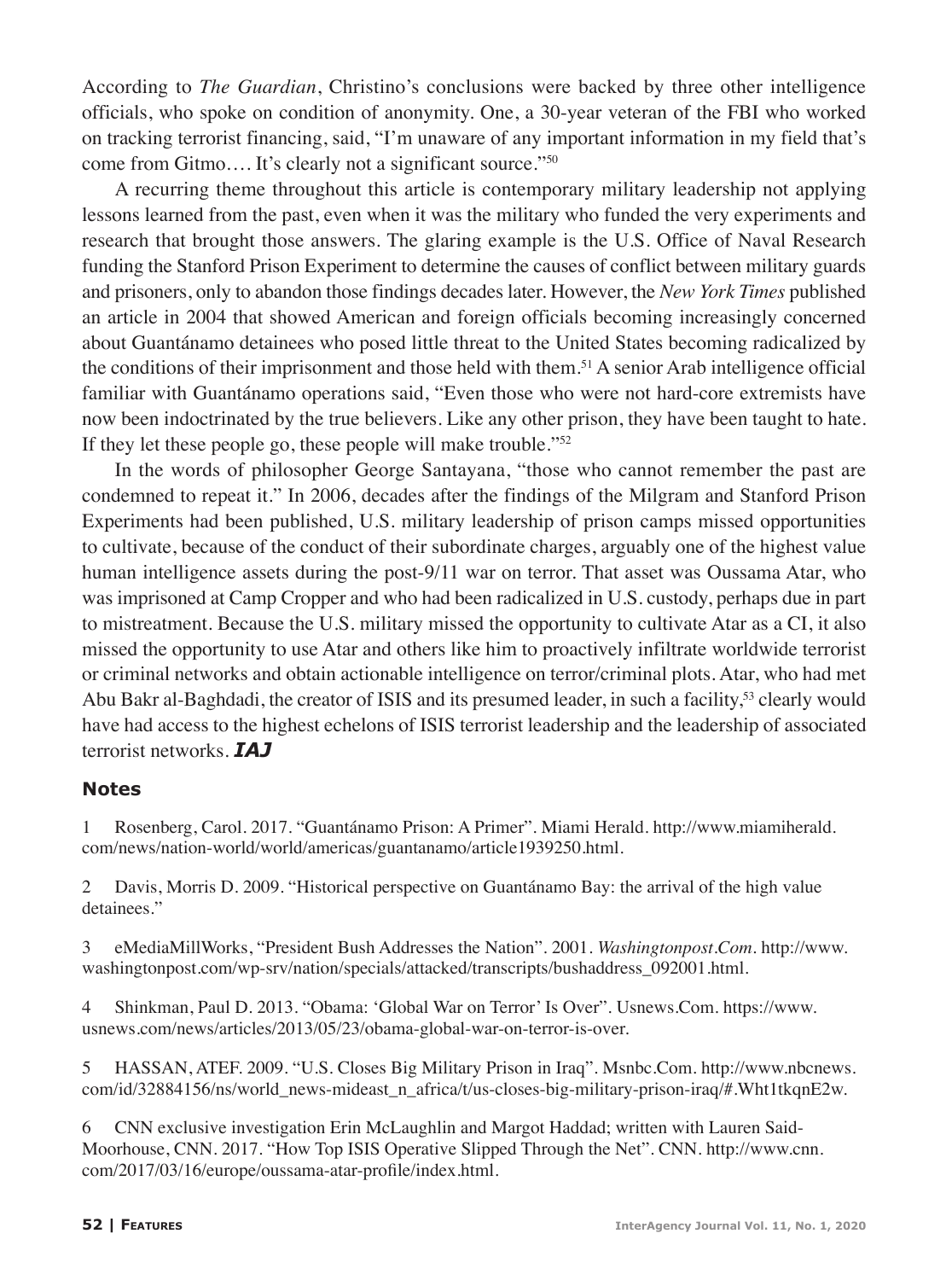7 Khatib, Lina. 2015. "How Blackwater And Other Horrors Are Used by ISIS - CNN". CNN. http:// www.cnn.com/2015/04/15/opinions/blackwater-abu-ghraib-isis/index.html.

8 Postel, Thérèse. 2013. "How Guantanamo Bay's Existence Helps Al-Qaeda Recruit More Terrorists". The Atlantic. https://www.theatlantic.com/international/archive/2013/04/how-guantanamobays-existence-helps-al-qaeda-recruit-more-terrorists/274956/.

9 Stanley, Milgram. "Obedience to authority." *An Experimental View* (1974)

10 Milgram, Stanley. 1963. "Behavioral Study of Obedience." The Journal of Abnormal and Social Psychology 67 (4): 371-378. doi:10.1037/h0040525.

11 Ibid.

12 Ibid.

13 Ibid.

14 Ibid.

15 Ibid.

16 Ibid.

17 Ibid.

18 Milgram, Stanley (1974). *"The Perils of Obedience"*. Harper's Magazine. Archived from the original on December 16, 2010*.*

19 "The Stanford Prison Experiment". 2015. Psychology Today. https://www.psychologytoday.com/blog/ the-time-cure/201507/the-stanford-prison-experiment.

20 "Stanford Prison Experiment | Simply Psychology". 2015. Simplypsychology.Org. https://www. simplypsychology.org/zimbardo.html.

21 Zimbardo, Philip G., Craig Haney, W. Curtis Banks, and David Jaffe. *The Stanford prison experiment*. Zimbardo, Incorporated, 1971.

22 Ibid.

23 Haney, Craig, W. Curtis Banks, and Philip G. Zimbardo. "A study of prisoners and guards in a simulated prison." *Naval research reviews* 9, no. 1-17 (1973).

24 Milgram, Stanley, and Christian Gudehus. "Obedience to authority." (1978).

25 Haney, Craig, W. Curtis Banks, and Philip G. Zimbardo. "A study of prisoners and guards in a simulated prison." *Naval research review* 9, no. 1-17 (1973).

26 "Stanford Prison Experiment | Simply Psychology". 2015. Simplypsychology.Org. https://www. simplypsychology.org/zimbardo.html.

27 Undercover and Sensitive Operations Unit, Attorney General's Guidelines on FBI Undercover Operations, November 13, 1992 | AG | Department of Justice". 2017. Justice.Gov. https://www.justice. gov/archives/ag/undercover-and-sensitive-operations-unit-attorney-generals-guidelines-fbi-undercoveroperations#definitions.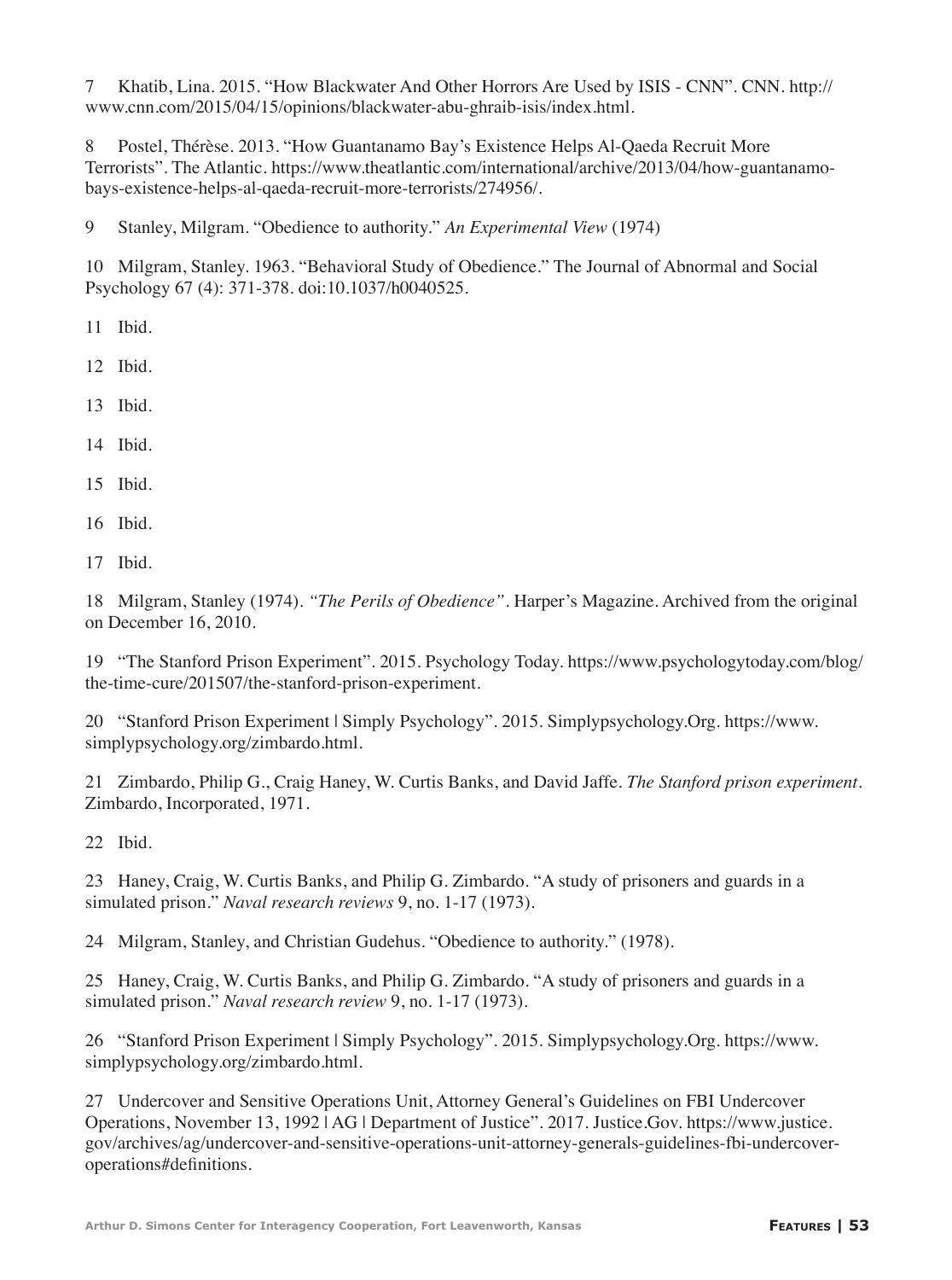28 "U.S. Government Accountability Office, Report to The Chairman, Committee on The Judiciary, U.S. Senate; CONFIDENTIAL INFORMANTS: Updates to Policy and Additional Guidance Would Improve Oversight by DOJ And DHS Agencies". 2015. Gao.Gov. http://www.gao.gov/assets/680/672514.pdf.

29 Ibid.

30 US Legal, Inc. 2017. "Confidential Informant Law and Legal Definition | Uslegal, Inc.". Definitions. Uslegal.Com. https://definitions.uslegal.com/c/confidential-informant.

31 Hersh, Seymour M. "Torture at Abu Ghraib." (2004).

32 Ibid.

33 Murphy, Sean D. "US abuse of Iraqi detainees at Abu Ghraib Prison." *The American Journal of International Law* 98, no. 3 (2004): 591.

34 Scherer, Michael, and Mark Benjamin. 2003. "Other Government Agencies". *Salon.Com*. https://web. archive.org/web/20080212035108/http://www.salon.com/news/abu\_ghraib/2006/03/14/chapter\_5/index. html.

35 "CNN.Com – Iraq Prison 'Abuse' Sparks Outrage - Apr 30, 2004". 2017. Cnn.Com. http://www.cnn. com/2004/WORLD/meast/04/30/iraq.photos.reaction/index.html.

36 Bierman, Noah. 2015. "Few Have Faced Consequences for Abuses at Abu Ghraib Prison in Iraq." Latimes.Com. http://beta.latimes.com/nation/la-na-abu-ghraib-lawsuit-20150317-story.html.

37 Zimbardo, Philip G. 2004. "Boston.Com / News / Boston Globe / Opinion / Op-Ed / Power Turns Good Soldiers Into 'Bad Apples'". Archive.Boston.Com. http://archive.boston.com/news/globe/editorial\_ opinion/oped/articles/2004/05/09/power\_turns\_good\_soldiers\_into\_bad\_apples/.

38 Tritten, Travis J. 2014. "House Passes New Recruit Mental Health Screening". Military.Com. http:// www.military.com/daily-news/2014/05/23/house-passes-new-recruit-mental-health-screening.html.

39 Ibid.

40 Ibid.

41 Milgram, Stanley (1974). *"The Perils of Obedience"*. Harper's Magazine. Archived from the original on December 16, 2010

42 "Resource: Discovering Psychology: Updated Edition". WGBH Educational Foundation. 2001. Learner.Org. https://www.learner.org/resources/series138.html.

43 For contextual purposes and to validate the following discussion of CIs, undercover operations, and the missed opportunities at Abu Ghraib, it is hereby noted that the author of this case study has been a practitioner of U.S. federal law enforcement and its accompanying instruments and tools of U.S. national power for over 22 years. Specifically, this practitioner-scholar has cultivated, controlled, registered, paid and overseen a number of CIs as the initiating/controlling operational agent and has paid/authorized the payment of millions of U.S. dollars to CIs who have advanced lawful criminal investigations on behalf of the U.S. government. Additionally, the practitioner has established, utilized, managed, and written national policy for U.S. federal law enforcement undercover operations.

44 Glennon, Lieutenant Jim. 2008. "Developing Informal Informants". Policeone. https://www.policeone. com/police-products/training/services/articles/1766841-Developing-informal-informants.

45 Fenton, Jenifer. 2011. "Ex-Guantanamo Guard Tells of Violence Against Detainees - CNN". CNN.